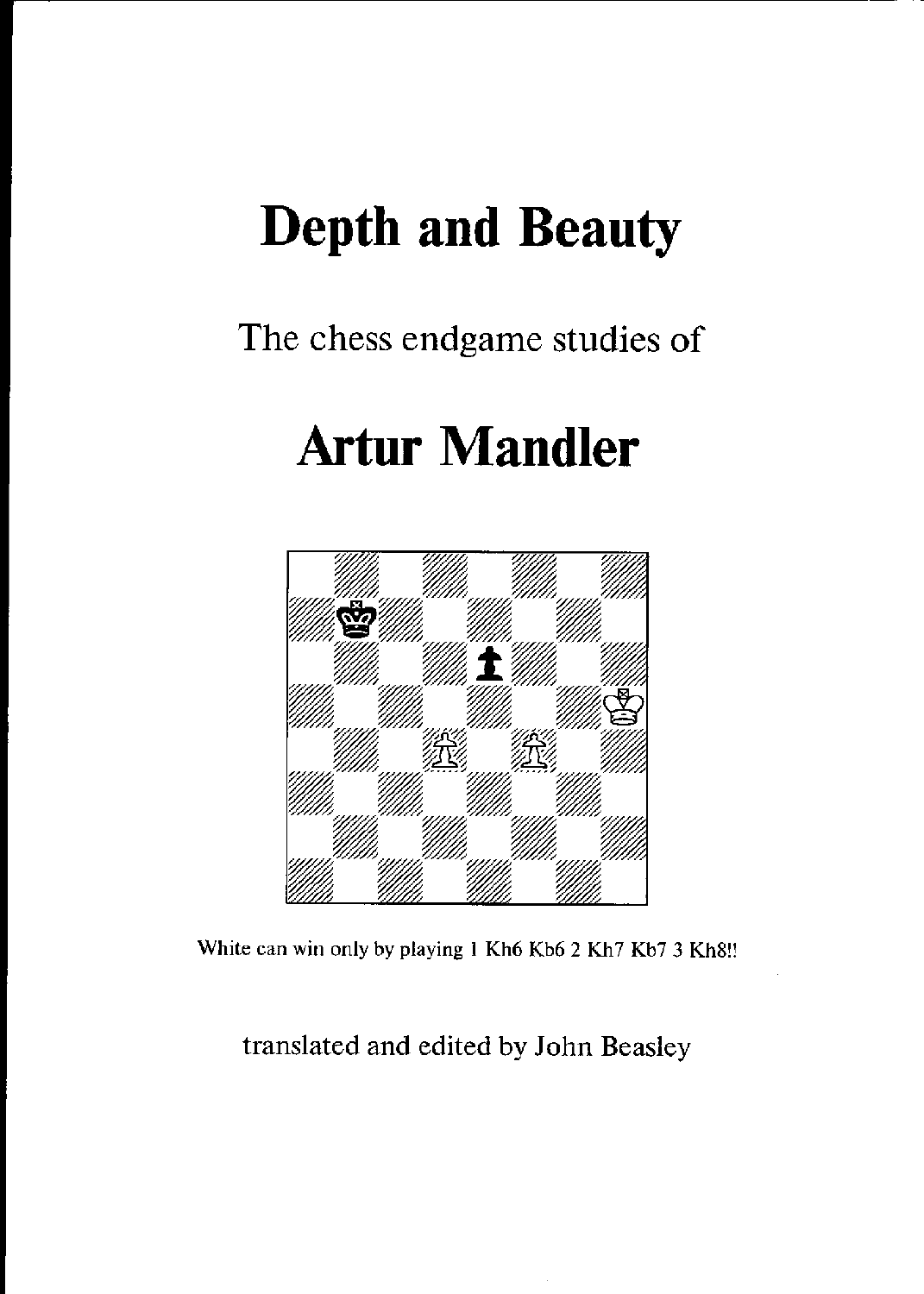## **Dedication**

Mandler's own book opens with a composition dedicated to František Macek, but this has unfortunately been found to be unsound. In its place, perhaps I can offer the little trifle below. It encapsulates a manoeuvre which occurred to me while I was analysing one of Mandler's studies for this book, and it gave a lot of trouble to my solvers when I published it in *diagrammes*.



## JDB after AM, offered as a small tribute to bis mernory diagrammes 2001

White to move and win

Tbe White king will have to hide on e8 sooner or later, but if we try the natuml <sup>1</sup>Kif/KfB Rf4+ 2 Ke8 Black can play 2...Kd3 and reach his pawns in timc; 3 Kd7  $Rd4+ 4$  Ke6 Re4+ 5 Kd6 Rxe7 6 Kxe7/Rxe7 Kc3 and draws, or 3 Kd8 Re4 4 Rxa5 Kc3 5 Rxa4!? Rxa4! 6 e8Q Ra8+, or 3 Rxa5 Kc2! 4 Kd7 Rd4+ 5 Ke6 Re4+ 6 Re5 Rxe5 7 Kxe5 a3. Correct is the roundabout 1 Kf7 Rf4+ 2 Ke6! Re4+ 3 Kd7 Rd4+ **4 Ke8**, after which the Black rook is on  $d4$  instead of  $f4$  and  $4...Kd3$  can be met by 5 Rd7 pinning  $(5...a36 Rxd4+ Kxd47 Kd7 a2 8 e8Q a1Q 9 Qh8+)$ . Moves other than 4...Kd3 give White no rrouble (he threatens Rxa5 followed by Kf/ etc, and if 4...RdS to prevent this then Kf/ at once). As the readcr will see when he or she reaches Chapter 3, all the individual lines in this had already been discovered by Mandler; my only contribution was to add the little walk by the Whire king to tie everything together.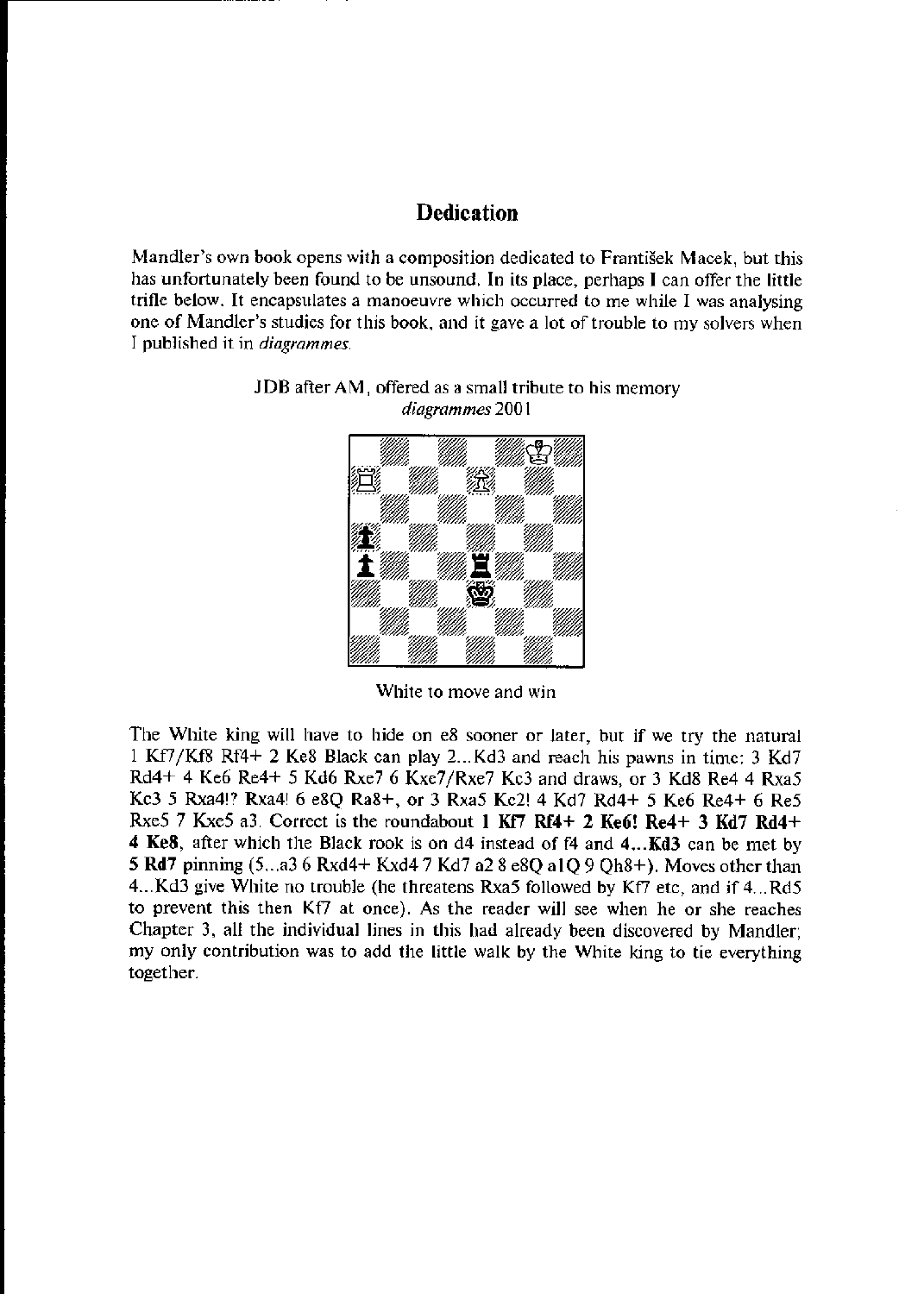## **Contents**

| Introductory material                   |                                           |     |
|-----------------------------------------|-------------------------------------------|-----|
| Translator's introduction               |                                           | 4   |
| Testing and soundness                   |                                           | 6   |
| A suggestion to the reader              |                                           | 7   |
| Acknowledgements                        |                                           | 8   |
| Chapter 1                               | Pawn studies                              | 9   |
|                                         | Chapter 2 Rook against knight             | 29  |
| Chapter 3                               | Rook studies                              | 43  |
| Rook against pawns                      |                                           | 43  |
| Studies with wPg6 and bPg7              |                                           | 49  |
| Studies with wPe6/e7 and wPg6           |                                           | 58  |
| Other rook studies                      |                                           | 72  |
|                                         | Chapter 4 Rook against knight and bPa2/a3 | 82  |
|                                         | Chapter 5 Studies with other material     | 95  |
| Appendices                              |                                           |     |
| Two personal appreciations              |                                           | 116 |
| A Mandler analysis under the microscope |                                           | 118 |
| Prizes and other honours                |                                           | 120 |
| Compositions omitted                    |                                           | 122 |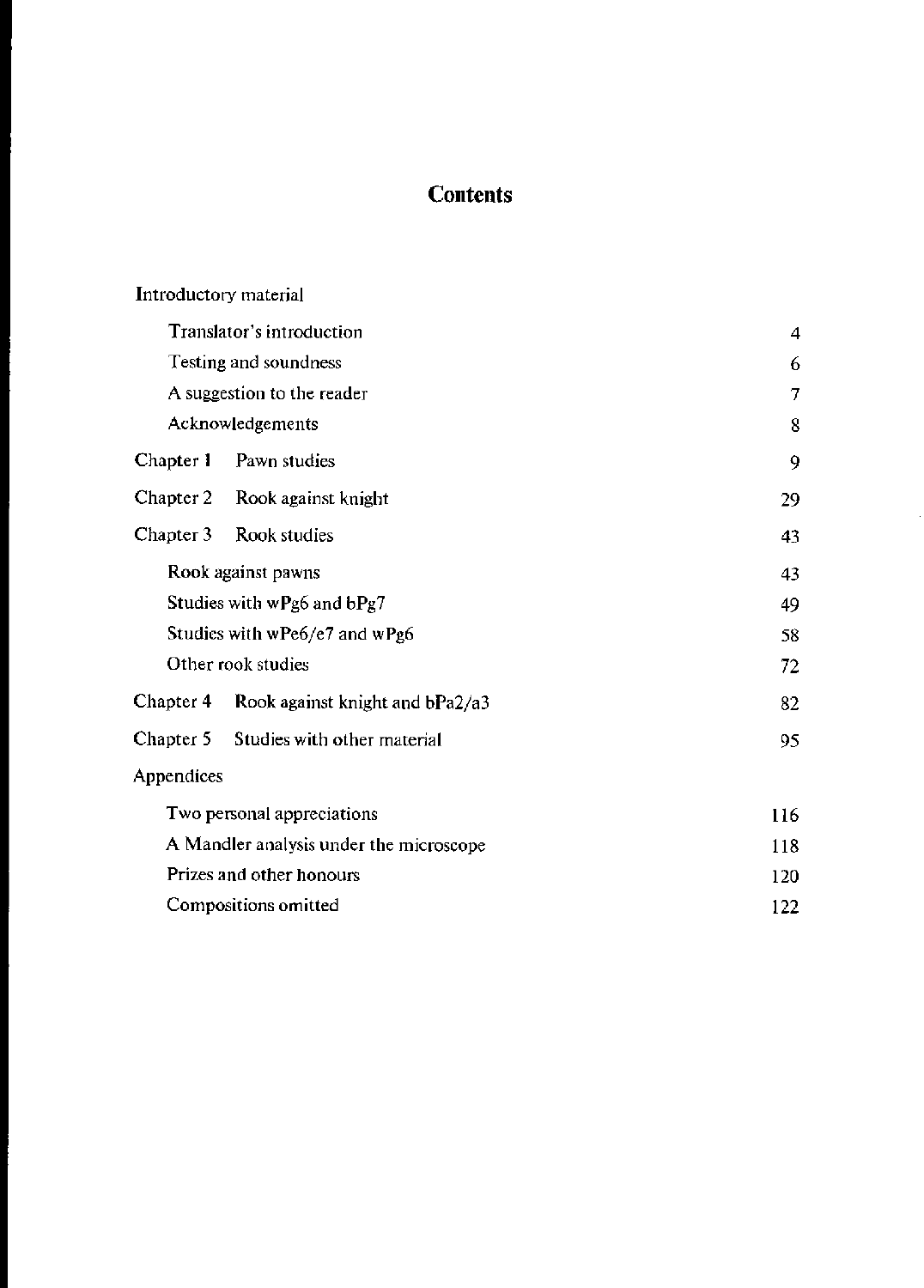## Translator's introduction

The English grandmaster Murray Chandler has described the chess endgame study as "a marvellous and calmjng cscape from a busy world", and mrely has this bccn as true as in the work of the Bohemian composer Artur Mandler (1891-1971). He was a producr of the ricb chess culture of Central Europe, where a host of fine players and analysts regularly met and stimulated each other, and where the standard expected of the ordinary club player and newspaper reader appears to have been remarkably high. At a time when English chess columns were dominated by the relatively undemanding "White to play and mate in two", the readers of Prager Presse were being treated to the subtleties of our title-page study, a completely natural king-and-pawn position where the only way to win is for the White king to leave the central battlefield severely alone and march straight up the board into the corner.

Such an environmont was bound to produce endgame study composers. The initial impetus was provided by Oldřich Duras, that splendid chess all-rounder of the period before World War I, who was not only one of the strongest players in the world but also contributed to opening theory and composed endgame studies which are still quoted in the textbook. But if Dums showed the way, others soon followed: Franrisek Dedrle, Josef Hašek, Josef Moravec, Richard Réti, and a host of lesser figures.

And Mandler. Comparisons are odious, but it seems to me that Mandler and Réti are like peaks which rise even above a high plateau; they show a mastery of the natural endgame study which pcrhaps has been equalled only by the famous Russian composer Nikolai Grigoriev. John Roycroft, writing in the endgame study magazine  $EG$  after Mandler's death, summed up his work two short sentences: "Here is no deptlt fot depth's sake. Instead, subtlety, beauty and economy combine inextricably and inevitably, so it seems, into one glorious achievement."  $(EG31,$  April 1973, page 421.) Depth there certainly is, often in abundance, but it is the natural depth of the game and not the artificial complexity of the problem: the depth inherent in a position such as 1.10, where the reasons for the Whire king's unexpected manoeuvre lie many movcs into the future. And as for subtlety, beauty, and economy, his studies will speak for tnemselves,

But they can speak only if they are given a platform. A collection of Réti's studies was produced by Mandler after his untimely death (original Cerman cdition 1931, Spanish translation 1983), and Grigoriev's work has also been collected by his friends and admirers (original Russian edition 1952, second Russian edition 1954, Italian translation 1965). But a complete record of Mandler's studies is available only in Czech in his 1970 book Studie, and this is now difficult to obtain even in its country of origin.

In essence, therefore, the present volume is a translation into English of Studie, but I have supplemented the text with occasional passages from Mandler's 1965 book 64 studií z oboru věžových a pěšcových koncovek ("64 rook and pawn studies") and I have added a small but important group of studies which appeared in his 1970 problem collection. I have checked evcrything by computer, and this has inevitably disclosed some faults; the unsound studies for which I have been unable to find a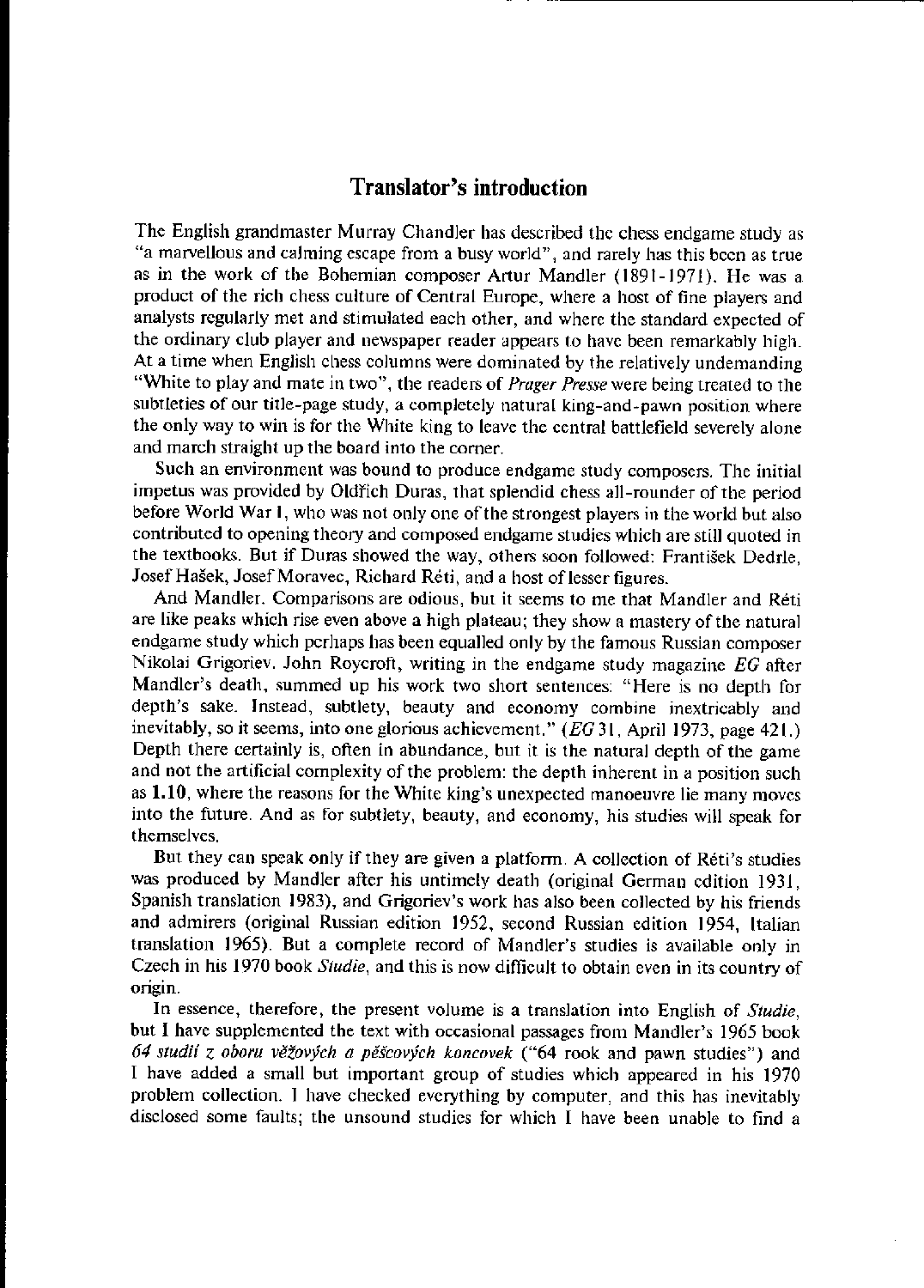satisfactory correction have been placed in an appendix. I suspect that most are unrescueable, at least without resorting to constructional crudities which Mandler would not have permitted, but some may yield to the treatment of a future repairman more skilful than I. This possibility apart, I think we now have a complete collection of Mandler's studies, or at least of such as he wanted to be preserved, conveniently presented for an English-speaking readcrship.

My editorial procedure needs little comment. Numbers "S" and "RP" above the diagrams identify the studies in Studie and 64 studii z oboru věžových a pěšcových koncovek respectively. Exclamation and question marks accompanying moves are always Mandler's. Where Mandler highlights a main line, I have followed him; where he does not, I have highlighted the main line of the solution in the conventional manner, but at one poiot I think this may have distorted his intcntions and I have added a note. Anything in square brackets  $[...]$  is my own. Issue 31 of  $EG$  contains a list of Mandler's favourite studies, confided to Harold Lommer in one of the last letters he wrote; I have marked these studies with asterisks, but if readers are looking for a convenient pointer to the most rewarding items I would add 3.29 and 5.13. The actual translation was relatively straightforward (Mandler's writing is beautifully clear, a boon to any translator), but the captions with which he introduces each study were sometimes a challenge; I hope I have surmounted it successfully. Obvious misprints (there are only a few) have been silently corrected. The need to cover gaps left by unsound studies has forced me to compose occasional pieces of bridging text, and this also has been done silently as long as the added material seemed to be routine. There are however two places where more creative rewriting seemed appropriate. Mandler presents the exposition of two studies in the form of short narratives, and sadly both studies have been faulted by the computer. It would have been a pity to lose the stories altogether (they are not great literature, but they are pleasantly different from the normal run of chess analysis), so I have moved their characters to two other studies and have let them play out their little comedies there instead. The analytic details have inevitably been changed, but I have tried to preserve dialogue and characterization.

There are four appendices. Appendix A contains translations of the introductions written by Bedřich Thelen to 64 studií z oboru věžových a pěšcových koncovek and by Břetislav Soukup-Bardon to Studie. Both these writers knew Mandler personally, and it is appropriate that their appreciations be included. Appendix B exposes a Mandler rook-against-knight analysis to the pitiless glare of the definitive computer results now available, and shows the remarkably high quality of his work. Appendix  $C$  contains details of prizes and other honours. I am well aware that I may be acting controversially in relegating such matters to an appendix, but many of Mandler's finest works appeared in newspaper columns where prizes were not on offer, and the reader who is short of time will be much better advised to look for the asterisks denoting Mandler's declared favourites than to seek out the magic words "First Prize". Finally, Appendix D contains the studies that the computer has faulted, and perhaps a future composer will be able to rescue some of them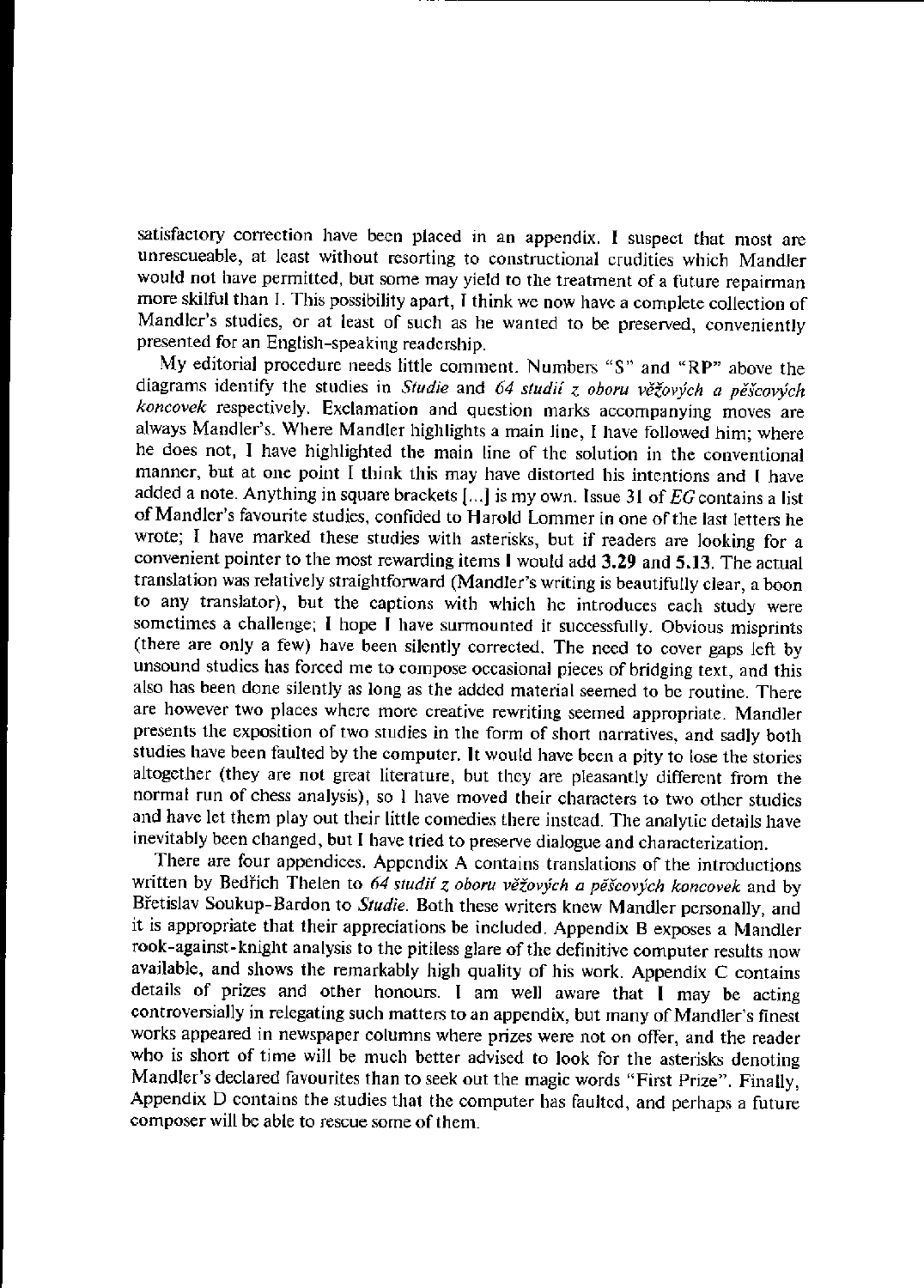#### Testing and soundness

Everything in this book has been checked by computer, using the programs Hiarcs 7.32 and Fritz 6 on a Pentium III at 450 MHz with 128Mb of RAM. As set up on my machine, these programs automatically consult the Nalimov five-man endgame tablebases as required, and also a "depth to capture" database for  $K+R$  v  $K+N$  created by John Tamplin- For specific positions, I also made use of Ken Thompson's database for  $K+R+B$  v  $K+B+N$ , and Marc Bourzutschky tested some positions fror me using his databases for  $K+R+X$  v  $K+R+Y$  and  $K+R+2P$  v  $K+R$ . So far as I know, no error in any of these databases has been reported in the literature, and I think they can be taken as definitive.

Can it therefore be assumed that everything in the book is guaranteed to be correct? Sadly, no. Even if we assume that the computer calculations have not been vitiated by machine or program error, an assumption which is not necessarily justified (there is a known error in Fritz  $6$ , though the circumstances in which it arises are believed to be fully understood and I don't think it has affected any of the analyses I have relied on here), there remain two significant sources of error: operator error (telling the machine to analyse the wrong position, or misreading the result) and the "horizon" effect. A computer may be very fast, but ir is still finitc, and within a givcn time it can only perform a certain amount of calculation. Typically, it examines every line to a certain depth and selected lines more deeply, and if it finds a forced winning or drawing line it reports accordingly; otherwise, it makes a judgement based on the deepest positions it has reached, and if there is a winning move "just over the horizon" it will inevitable return the wrong answer. At a late stage in the preparation of the book, I received news of Marc Bourzutschky's databases for  $K+R+X$  v  $K+R+Y$  and  $K+R+2P$  v  $K+R$ . Marc immediately sent me a file of publisbed studies which he had found to be unsound, and these turned out to include two by Mandler which I had passed as correct. They were demolished by apparently characterless moves whose effectiveness only became apparent some way into thc futurc: so far, in fact, that when I took my computer right up to the position before the crucial move and told it to start looking, it took over an hour to report that the study was indeed faulty.

On this evidencc, it must be expected that future analysts with more poweful computers will spot a few errors which I have missed, but I hope that any such error has resulted in the retention of an unsound study and not in the unjustified rejection of a sound one.

The mere discovery of an error is of course very far from the end of the matter. An otherwise good study has an inaccuracy somewhere along the way; do we keep it or don't we? The defender has a resource not analysed by the composer, and although there is an answer it appears to be more difficult and complicated than the play in the alleged solution; should the study be discarded as less than properly convincing? An unsound study is one of a set; are the remainder worth keeping on their own? An unsound study can be corrected, but at a cost in additional material, inelegance, or aftificiality; would the composer have accepted the correction? All these require the crystallization of impfecise facton into a yes-or-no decision, and one editor will inevitably differ from another. On the whole, I have tended to come down on the side ofharshness, since it does a composer's reputation no good to accompany undoubted masterpieces with works in which the observer is forced to overlook imperfections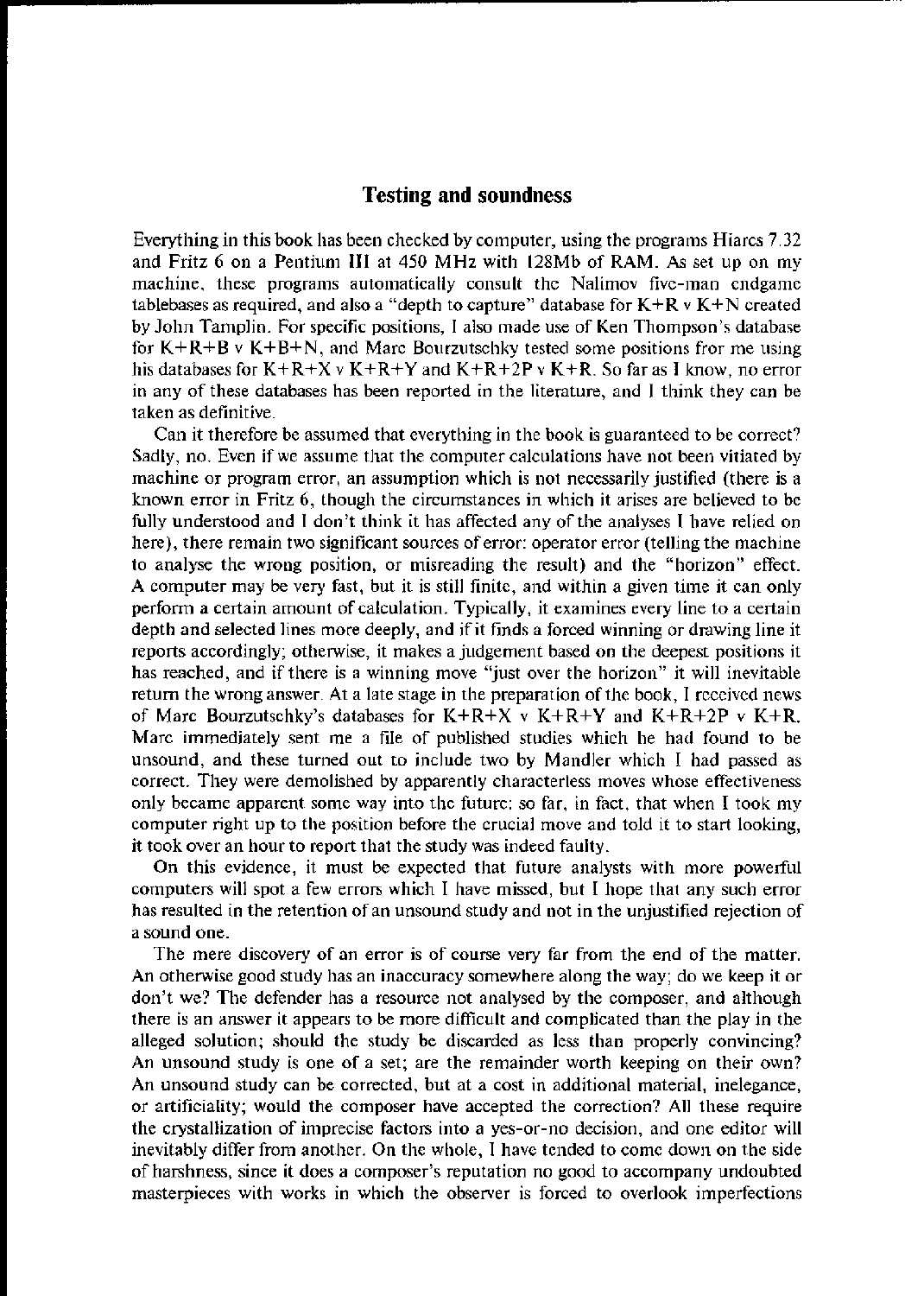or obscurities: but all the omitted studies have been detailed io Appendix D, and it will be a simple matter for future editors who may think otherwise to reinstate them.

Mandler's standards of accuracy were in fact very high. A crude count suggests that around a quarter of his studies have proved faulty, but few pre-computer study composers had a better record and very few worked in fields as deep and difficult as his. A disproportionate number of the flawed studies in fact gained prizes or found their way into anthologies. tcstimony both to their ambitious nature and to thc fact that errors overlooked by Mandler tended to escape the notice of others as well. Some of the mistakes were in positions where one side had an extra piece and the other had one or more advanced pawns, an area where there are no simple rules and even modern computers bave to pcform a lot of calculation to get the right answcr. A few resulted from reliance on "theoretical knowledge" which has since been proved misleading (in accordance with the received wisdom of his day, he assumed draws in positions with Q v Q+P, N v 2B, and B+N v R+B where the computer has now proved that the stronger side can force a win). It should also be realised that Mandler's analyses can have received very little independent checking, since even editors who had the abjlity to check them are unlikely to have had the time . Most of an editor's time is spent in the sheer practicalities of getting material typeset and corrected, and in dealing with correspondence from solvers and the more error-prone of his community of composers; the name "Mandler" at the top of a page of analysis will normally have caused its acceptancc without fufther ado.

Look at it the other way round. An impartial examination by the powerful and pitiless computers of the present day has indicated that around three-quarters of Mandler's studies were correct, and I doubt if even the perfect knowledge that may become availablc at some time in tbe future will reduce this figure below 70 per cent\_ Given that most of his studies were deep and that some were right on the boundary of pre-computer theoretical knowledgc, does this not bear witness to a very high standard of performance?

## A suggestion to the reader

When Timothy Whitworth and I wrote Endgame Magic, we inserted intermediate diagrams into the text of each study so that even the less expert player could read for pleasure without the need to get out board and men. In respect of the present book, it soon became clear that this would be impracticable; the deeper studies would require so many intermediate diagrams that their presence would be as much of a distraction as a help. But a valuable aid to reading is now to hand in the shape of a typical computer chess program, wbich not only presents the user with a board and men but (a) gives an automatic analysis of alternative lines of play and (b) enables the reader to try out a line not given by the composer and then to put the men back to the point of departure with one click of a mouse. So if you find you need to get out board and mcn when reading through some of these studies - and if you are of anything less than master strength, I think you certainly will need to get them out - you may find the "intelligent board and men" provided by a modern computer to be by far the best tool for use.